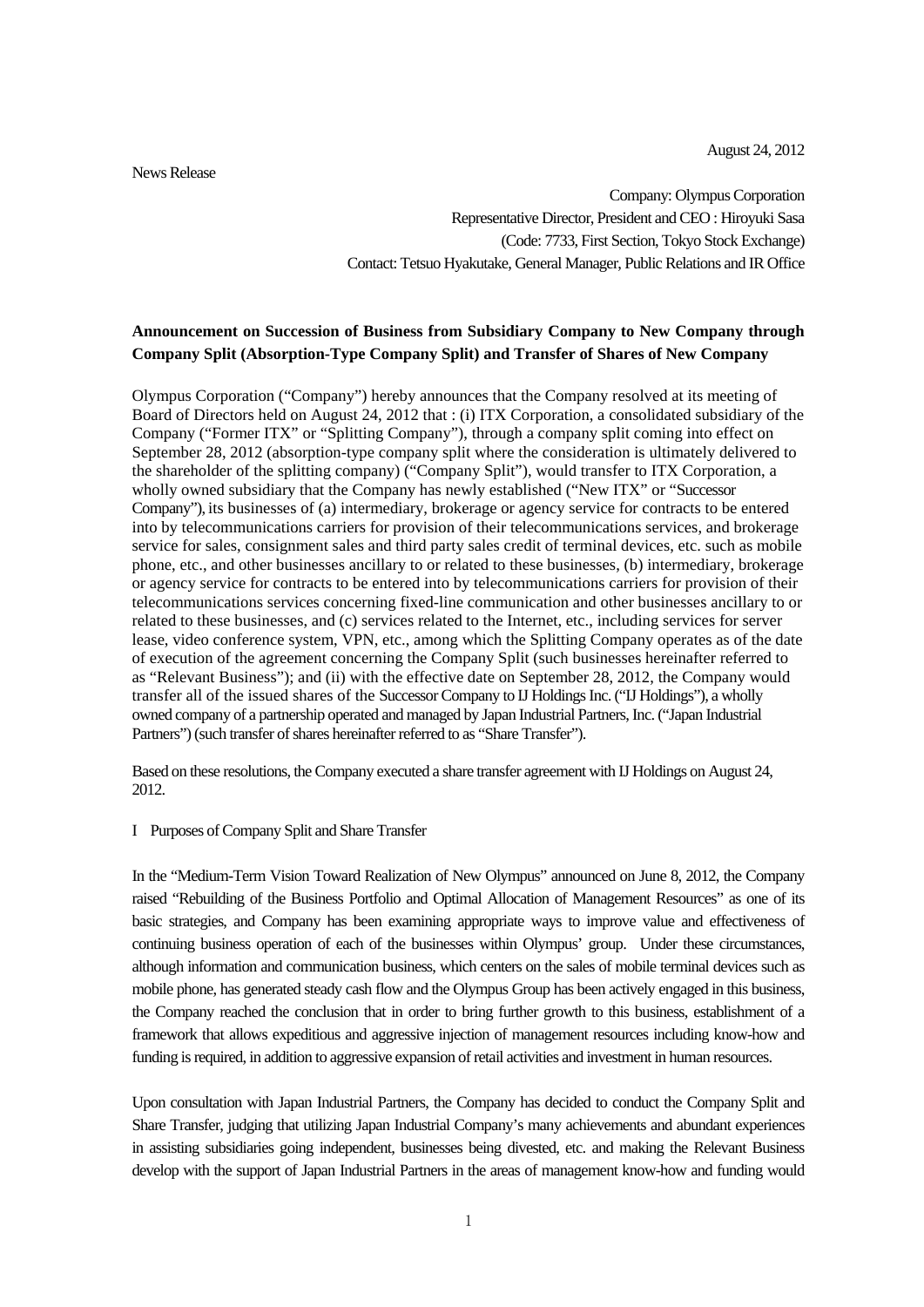lead to further growth of the Relevant Business and maximization of the shareholder value of the Company.

### II Company Split

1. Summary of Company Split

(1) Schedule of Company Split

| Meeting of Board of Directors Approving Absorption-Type      | Friday, August 24, 2012                |
|--------------------------------------------------------------|----------------------------------------|
| Company Split Agreement (Splitting Company)                  |                                        |
| Meeting of Board of Directors Approving Absorption-Type      | Friday, August 24, 2012                |
| Company Split Agreement (Successor Company)                  |                                        |
| Date of Execution of Absorption-Type Company Split Agreement | Friday, August 24, 2012                |
| Shareholders' Meetings Approving Absorption-Type Company     | 2012<br>Monday,<br>18<br>September     |
| Split (Splitting Company and Successor Company)              | (scheduled)                            |
| Scheduled Date of Company Split (Effective Date)             | Friday, September 28, 2012 (scheduled) |

## (2) Method of Company Split

The Company Split will be conducted as an absorption-type company split whereby the splitting company in an absorption-type company split will be the splitting company and the successor company in the absorption-type company split will be the successor company, and where the consideration will ultimately be delivered to the shareholder of the splitting company.

## (3) Details of Allotment Regarding Company Split

In this Company Split, the Successor Company will issue 180 common shares and allot all of such shares to the Splitting Company. Simultaneously, the Splitting Company will deliver, as payment of dividend of surplus, all of the common shares allotted by the Successor Company to the Company, the 100% parent company of the Splitting Company.

(4) Treatment of Share Options and Corporate Bonds with Share Options After Company Split The Splitting Company has no outstanding share options or corporate bonds with share options.

## (5) Increase or Decrease in Paid-In Capital Due to Company Split

There will be no change in the amount of the paid-in capital of the Splitting Company due to the Company Split. The amount of the paid-in capital of the Successor Company will increase by JPY 98.5 million due to the Company Split.

## (6) Rights and Obligations Succeeded to by Successor Company

Through this Company Split, the Successor Company will succeed to all assets, liabilities, employment agreements, and any other agreements and rights and obligations pertinent to the Relevant Business that the Splitting Company operates as of the Effective Date excluding those items as agreed otherwise in the absorption-type company split agreement dated August 24, 2012 between the Splitting Company.

The liabilities to be succeeded to by the Successor Company will be assumed by the Successor Company alone and the Splitting Company will be released from all such liabilities.

## (7) Expected Performance of Obligations

The Company has determined that there are no expected issues in the performance of obligations by both the Splitting Company and Successor Company after the Company Split.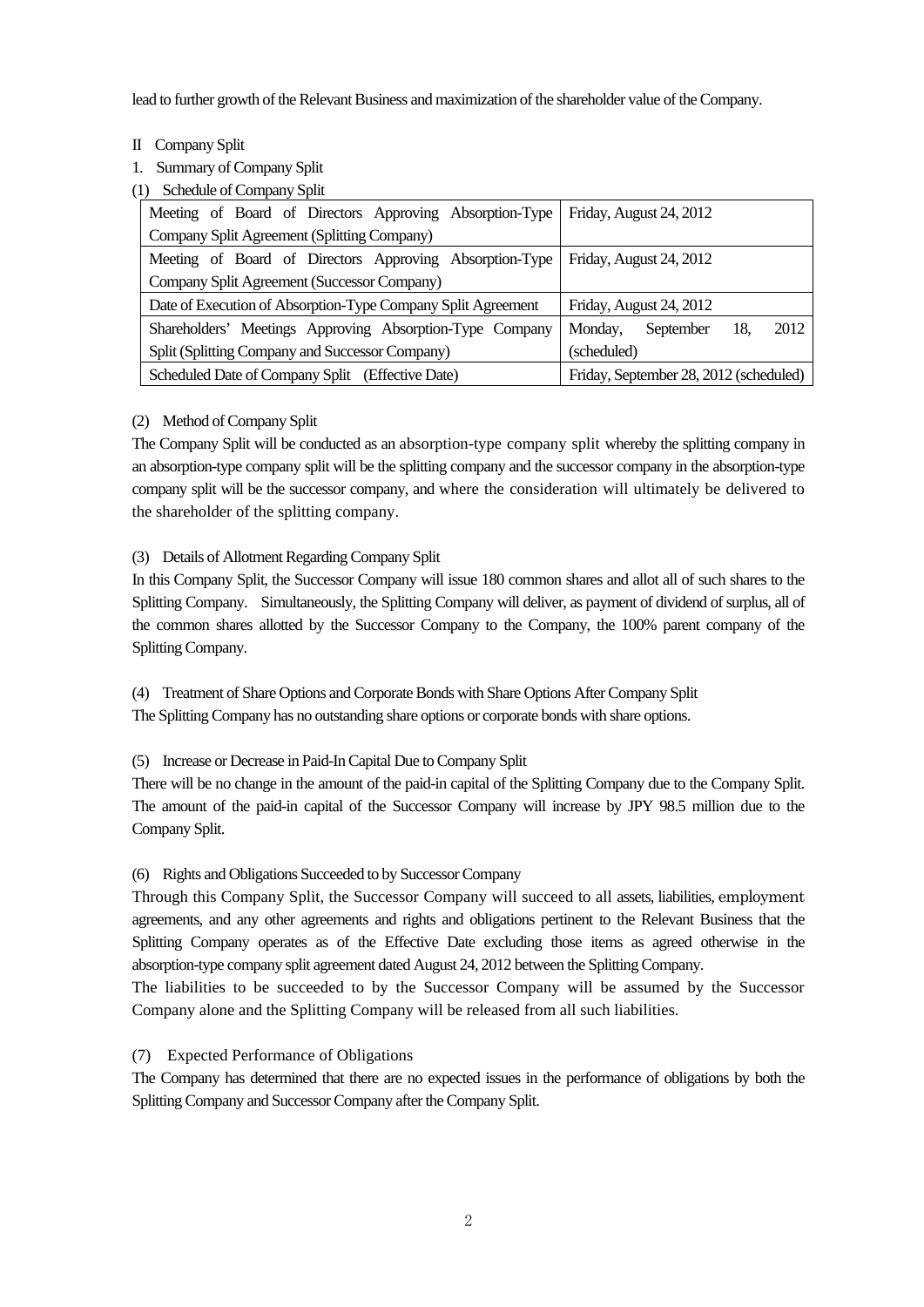## 2. Overview of Parties of Company Split

|                |                                                   | Splitting Company (Former ITX)                                                   | Successor Company (New ITX)        |  |
|----------------|---------------------------------------------------|----------------------------------------------------------------------------------|------------------------------------|--|
|                |                                                   | (As of March 31, 2012)                                                           | (As of August 24, 2012)            |  |
| $(1)$ Name     |                                                   | <b>ITX</b> Corporation                                                           | <b>ITX</b> Corporation             |  |
|                |                                                   | * Although they have the same name, they are different companies.                |                                    |  |
| (2) Address    |                                                   | 6-1 Higashisinbashi 1-chome,                                                     | 43-2 Hatagaya 2-chome,             |  |
|                |                                                   | Minato-ku, Tokyo                                                                 | Shibuya-ku, Tokyo                  |  |
|                | (3) Title and Name of                             | President and Representative Director:                                           | President and Representative       |  |
|                | Representative                                    | Masaya Ogiwara                                                                   | Director: Masaya Ogiwara           |  |
|                | (4) Description of Business                       | Information<br>communication<br>and                                              | Preparation, etc. as necessary to  |  |
|                |                                                   | services<br>centering<br>on                                                      | business<br>from<br>succeed<br>the |  |
|                |                                                   | telecommunication business                                                       | Splitting<br>Company<br>this<br>in |  |
|                |                                                   |                                                                                  | Company Split                      |  |
|                | (5) Amount of Capital                             | JPY 25,443,500,000                                                               | JPY 500,000                        |  |
|                | (6) Date of Incorporation                         | May 16, 1986                                                                     | August 14, 2012                    |  |
| <b>Shares</b>  | (7) Total Number of Issued                        | 640,240 shares                                                                   | 20 shares                          |  |
|                | (8) Accounting Date                               | March 31                                                                         | March 31                           |  |
|                | (9) Number of Employees                           | 905                                                                              | $\Omega$                           |  |
|                | (10) Main Business Partner                        | NTT DOCOMO,<br>INC.,<br><b>KDDI</b>                                              |                                    |  |
|                |                                                   | CORPORATION,<br><b>SOFTBANK</b>                                                  |                                    |  |
|                |                                                   | MOBILE Corp.                                                                     |                                    |  |
| (11) Main Bank |                                                   | The Bank of Tokyo-Mitsubishi UFJ,                                                |                                    |  |
|                |                                                   | Sumitomo Mitsui Banking<br>Ltd.,                                                 |                                    |  |
|                |                                                   | Corporation, Mizuho Bank, Ltd.                                                   |                                    |  |
|                | (12) Major Shareholders and<br>Shareholding Ratio | Olympus Corporation 100%                                                         | Olympus Corporation 100%           |  |
|                | (13) Relationship with the Company                |                                                                                  |                                    |  |
|                | Capital                                           |                                                                                  | The Company owns 100% of the       |  |
|                | Relationship                                      | The Company owns 100% of the                                                     | issued shares of the Successor     |  |
|                |                                                   | shares<br>of<br>issued<br>the<br>Splitting<br>Company and is the parent company. | Company and is the parent          |  |
|                |                                                   |                                                                                  | company.                           |  |
|                | Personal                                          | One employee of the Company                                                      |                                    |  |
|                | Relationship                                      | concurrently serves the<br><b>Splitting</b>                                      |                                    |  |
|                |                                                   | director,<br>Company as<br>and<br>one                                            |                                    |  |
|                |                                                   | corporate auditor and one employee of                                            |                                    |  |
|                |                                                   | the Company concurrently serve the                                               | Not Applicable                     |  |
|                |                                                   | Splitting Company<br>as corporate                                                |                                    |  |
|                |                                                   | auditor.<br>One employee of the                                                  |                                    |  |
|                |                                                   | Splitting Company is temporarily                                                 |                                    |  |
|                | <b>Business</b>                                   | transferred to the Company.<br>The Splitting Company sells goods to              |                                    |  |
|                | Relationship                                      | the Company.                                                                     | Not Applicable                     |  |
|                | Status as a Related                               |                                                                                  | The Successor Company is a         |  |
|                | Party                                             | Company<br>The<br><b>Splitting</b><br>is a                                       | consolidated subsidiary of the     |  |
|                |                                                   | subsidiary<br>consolidated<br>of<br>the                                          | Company and falls under the        |  |
|                |                                                   | Company and falls under the category<br>of a related party of the Company.       | category of a related party of the |  |
|                |                                                   |                                                                                  | Company.                           |  |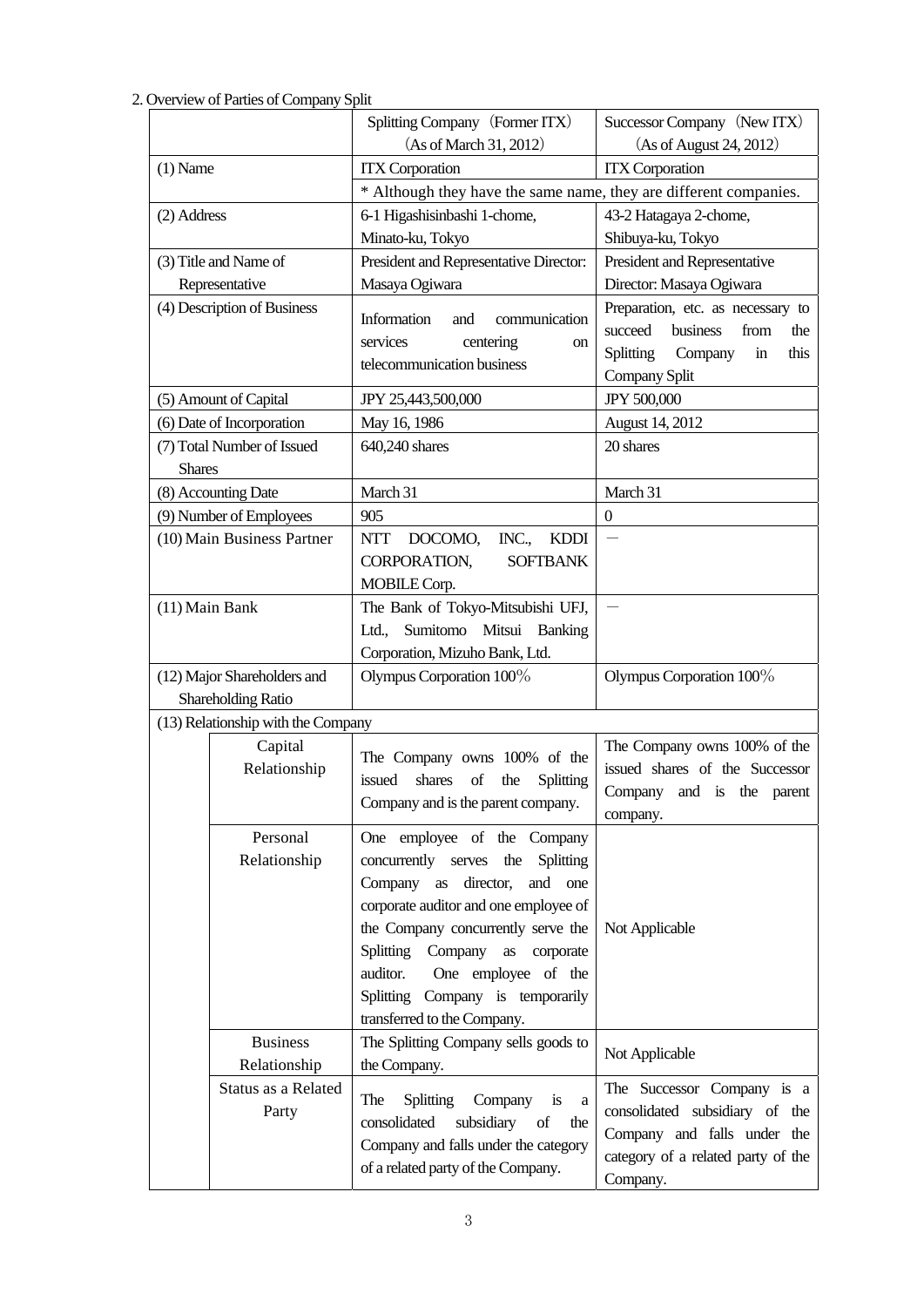| (14) Financial Results and Financial Conditions of Splitting Company for Past Three Years |                            |                       |                      |  |
|-------------------------------------------------------------------------------------------|----------------------------|-----------------------|----------------------|--|
|                                                                                           | FY Ended March             | <b>FY Ended March</b> | FY Ended March       |  |
|                                                                                           | 2010                       | 2011                  | 2012                 |  |
| <b>Consolidated Net Assets</b>                                                            | JPY 33,514 million         | JPY 37,188 million    | JPY 37,779 million   |  |
| <b>Consolidated Total Assets</b>                                                          | <b>JPY</b> 116,328 million | JPY 97,864 million    | JPY 100,138 million  |  |
| Consolidated Net Assets per                                                               | JPY 50,301.95              | JPY 58,085.36         | <b>JPY 59,008.27</b> |  |
| Share                                                                                     |                            |                       |                      |  |
| <b>Consolidated Net Sales</b>                                                             | <b>JPY 237,109 million</b> | JPY 219,513 million   | JPY 229,428 million  |  |
| Consolidated<br>Operating<br>Income                                                       | JPY 4,058 million          | JPY 4,545 million     | JPY 5,696 million    |  |
| Consolidated Net Ordinary<br>Income                                                       | JPY 2,625 million          | JPY 3,972 million     | JPY 5,311 million    |  |
| <b>Consolidated Net Income</b>                                                            | JPY 1,509 million          | JPY 3,419 million     | JPY 3,341 million    |  |
| Consolidated Net Income                                                                   | JPY 2,358.27               | <b>JPY 5,340.50</b>   | JPY 5,219.39         |  |
| per Share                                                                                 |                            |                       |                      |  |
| Dividend per Share                                                                        | JPY <sub>0</sub>           | <b>JPY 4,500</b>      | <b>JPY 4,880</b>     |  |

(Note) There is no finalized most recent fiscal year for the Successor Company since it was established on August 14, 2012.

### 3. Overview of Business to be Transferred

### (1) Description of Business to be Transferred

(a) intermediary, brokerage or agency service for contracts to be entered into by telecommunications carriers for provision of telecommunications services, and brokerage service for sales, consignment sales and third party sales credit of terminal equipment, etc., including mobile phones, etc., and other businesses ancillary to and related to these businesses, (b) intermediary, brokerage or agency service for contracts to be entered into by telecommunications carriers for provision of telecommunications services concerning fixed-line communication and other businesses ancillary to and related to these businesses, and (c) services related to the Internet, etc., including services for server lease, video conference system, VPN, etc., among which the Splitting Company operates as of the date of execution of the agreement concerning the Company Split.

|                         | Financial Results of    | <b>Consolidated Financial</b> |               |
|-------------------------|-------------------------|-------------------------------|---------------|
|                         | <b>Relyant Business</b> | <b>Results</b>                | (0/0)         |
|                         | FY Ended March 2012     | FY Ended March 2012           | Ratio $(a/b)$ |
|                         | (a)                     | (b)                           |               |
| <b>Net Sales</b>        | JPY 229,428 million     | JPY 229,428 million           | 100%          |
| Net Income              | JPY 36,815 million      | JPY 36,815 million            | 100%          |
| <b>Operating Income</b> | JPY 5,696 million       | JPY 5,696 million             | 100%          |
| Ordinary Income         | JPY 5,311 million       | JPY 5,311 million             | 100%          |

(2) Financial Results of Business to be Transferred

### (3) Breakdown and Amount of Assets and Liabilities to be Transferred (As of March 31, 2012)

|                           | Assets               | Liabilities                |                     |  |
|---------------------------|----------------------|----------------------------|---------------------|--|
| <b>Book Value</b><br>Item |                      | Item                       | <b>Book Value</b>   |  |
| <b>Current Assets</b>     | JPY $47,363$ million | <b>Current Liabilities</b> | JPY 36,687 million  |  |
| <b>Fixed Assets</b>       | JPY $27,748$ million |                            | $JPY$ 1,686 million |  |
| Total                     | JPY $75,111$ million | Total                      | JPY 38,373 million  |  |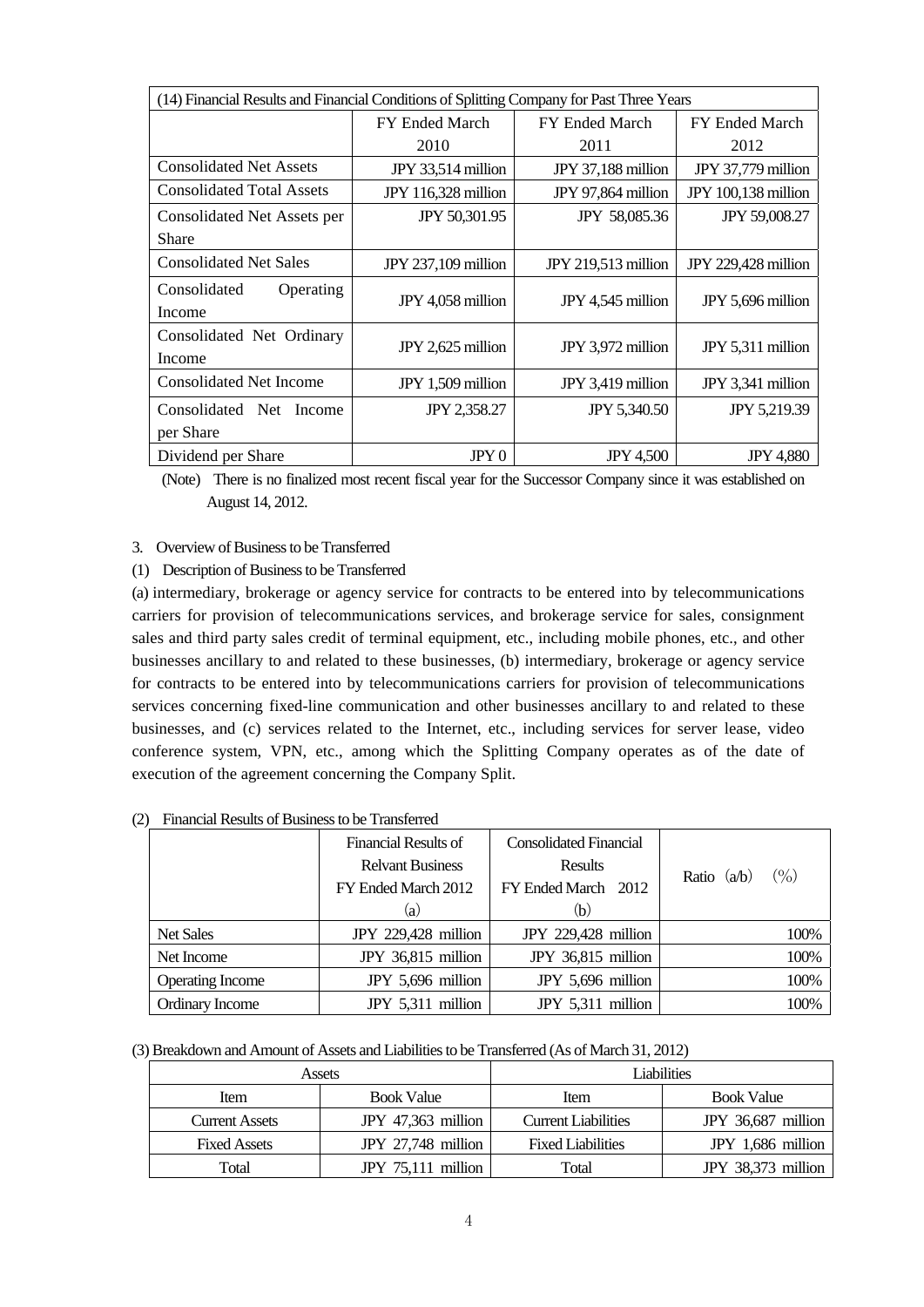4. Status of Splitting Company and Successor Company Following Company Split

The Splitting Company and the Successor Company plan to relocate their head offices after the Company Split. Also, the Successor Company plans to have new directors and corporate auditors appointed after the Company Split.

Certain assets and liabilities, etc. will remain with the Splitting Company after the Company Split; however, the status of the Splitting Company after the Company Split is yet to be determined.

### III. Share Transfer

1. Background of Share Transfer

Please refer to "I Purposes of Company Split and Share Transfer". Please note that the Share Transfer will be conducted subject to the condition that the Company Split described in section II takes effect.

2. Overview of Subsidiary to be Transferred

Please refer to "2. Overview of Parties of Company Split" of "II Company Split".

3. Overview of the Counterparty of Share Transfer (As of August 24, 2012)

|                     | OVERVIEW OF 1J HORNINGS                                            |                                                                                 |  |
|---------------------|--------------------------------------------------------------------|---------------------------------------------------------------------------------|--|
| $(1)$ Name          |                                                                    | IJ Holdings Inc.                                                                |  |
| (2) Address         |                                                                    | 6-1 Higashisinbashi 1-chome, Minato-ku, Tokyo                                   |  |
|                     | (3) Title and Name of                                              | CEO: Ugawa Toshikazu                                                            |  |
| Representative      |                                                                    |                                                                                 |  |
|                     | (4) Description of Business                                        | Sales of information and communication devices<br>$(*1)$                        |  |
|                     | (5) Amount of Capital                                              | <b>JPY 25,000</b><br>$(*2)$                                                     |  |
|                     | (6) Date of Incorporation                                          | August 16, 2012                                                                 |  |
|                     | (7) Relationship with the Company                                  |                                                                                 |  |
|                     | Capital                                                            | There is no capital relationship to be specified between the Company            |  |
|                     | Relationship                                                       | and IJ Holdings. In addition, there is no capital relationship of               |  |
|                     |                                                                    | particular note between the Company's affiliates and associated                 |  |
|                     |                                                                    | companies and IJ Holdings' affiliates and associated companies.                 |  |
| Personal            |                                                                    | There is no personal relationship specified between the Company and             |  |
|                     | Relationship                                                       | IJ Holdings. In addition, there is no personal relationship of particular       |  |
|                     |                                                                    | note between the Company's affiliates and associated companies and IJ           |  |
|                     |                                                                    | Holdings' affiliates and associated companies.                                  |  |
|                     | <b>Business</b>                                                    | There is no business relationship specified between the Company and             |  |
|                     | Relationship                                                       | IJ Holdings. In addition, there is no business relationship of particular       |  |
|                     | note between the Company's affiliates and associated companies and |                                                                                 |  |
|                     |                                                                    | this IJ Holdings' affiliates and associated companies.                          |  |
| Status as a Related |                                                                    | IJ Holdings does not fall under the category of a related party of the Company. |  |
| Party               |                                                                    | In addition, IJ Holdings' affiliates and associated companies do not fall       |  |
|                     |                                                                    | under the category of related parties of the Company.                           |  |

Overview of IJ Holdings

(\*1) IJ Holdings is scheduled to conduct this business after the Share Transfer is conducted.

(\*2) IJ Holdings is scheduled to increase capital before conducting the Share Transfer.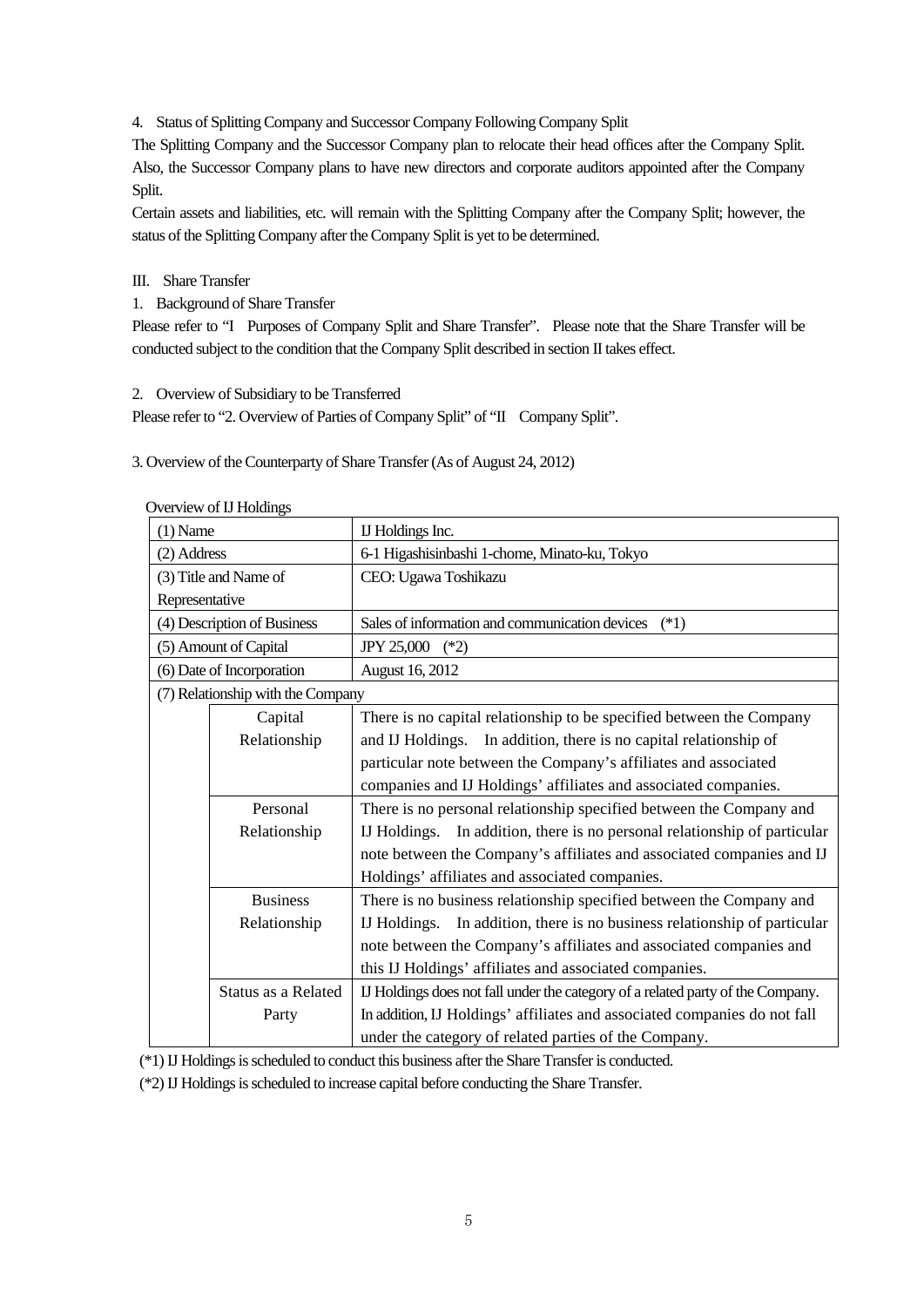Overview of Japan Industrial Partners (As of March 31, 2012)

| $(1)$ Name                   |                                   | Japan Industrial Partners, Inc.                                              |  |  |
|------------------------------|-----------------------------------|------------------------------------------------------------------------------|--|--|
| (2) Address                  |                                   | 1-1 Marunouchi 2-chome, Chiyoda-ku, Tokyo                                    |  |  |
|                              | (3) Title and Name of             | CEO: Hidemi Moue                                                             |  |  |
| Representative               |                                   |                                                                              |  |  |
|                              | (4) Description of Business       | Operation and management of a fund designed for business restructuring       |  |  |
|                              |                                   | purposes and other related businesses                                        |  |  |
|                              | (5) Amount of Capital             | JPY 100 million                                                              |  |  |
|                              | (6) Date of Incorporation         | November 1, 2002                                                             |  |  |
|                              | (7) Relationship with the Company |                                                                              |  |  |
|                              | Capital                           | There is no capital relationship to be specified between the Company         |  |  |
|                              | Relationship                      | and Japan Industrial Partners. In addition, there is no capital relationship |  |  |
|                              |                                   | of particular note between the Company's affiliates and associated           |  |  |
|                              |                                   | companies and Japan Industrial Partners' affiliates and associated           |  |  |
|                              |                                   | companies.                                                                   |  |  |
| Personal                     |                                   | There is no personal relationship specified between the Company and          |  |  |
| Relationship                 |                                   | Japan Industrial Partners. In addition, there is no personal relationship of |  |  |
|                              |                                   | particular note between the Company's affiliates and associated              |  |  |
|                              |                                   | companies and Japan Industrial Partners' affiliates and associated           |  |  |
|                              |                                   | companies                                                                    |  |  |
|                              | <b>Business</b>                   | There is no business relationship specified between the Company and          |  |  |
|                              | Relationship                      | Japan Industrial Partners. In addition, there is no business relationship of |  |  |
|                              |                                   | particular note between the Company's affiliates and associated              |  |  |
|                              |                                   | companies and Japan Industrial Partners' affiliates and associated           |  |  |
|                              |                                   | companies.                                                                   |  |  |
| Status as a Related<br>Party |                                   | This company does not fall under the category of a related party of the      |  |  |
|                              |                                   | Company. In addition, Japan Industrial Partners' affiliates and associated   |  |  |
|                              |                                   | companies do not fall under the category of related parties of the           |  |  |
|                              |                                   | Company.                                                                     |  |  |

4. Number of Transferred Shares, Purchase Price and Shareholding Status Before and After Share Transfer

| (1) Number of Shares Held Before Share Transfer |         | 200 shares (Shareholding Ratio:100\%)           |
|-------------------------------------------------|---------|-------------------------------------------------|
| (2) Number of Transferred Shares                |         | 200 shares (Purchase Price: JPY 53,000,000,000) |
| (3) Number of Shares Held After Share Transfer  | 0 share | (Shareholding Ratio: 0%)                        |

### 5. Schedule of Share Transfer

| Meeting of Board of Directors Approving Share Transfer Agreement | Friday, August 24, 2012                |
|------------------------------------------------------------------|----------------------------------------|
| Date of Execution of Share Transfer Agreement                    | Friday, August 24, 2012                |
| <b>Effective Date of Share Transfer</b>                          | Friday, September 28, 2012 (scheduled) |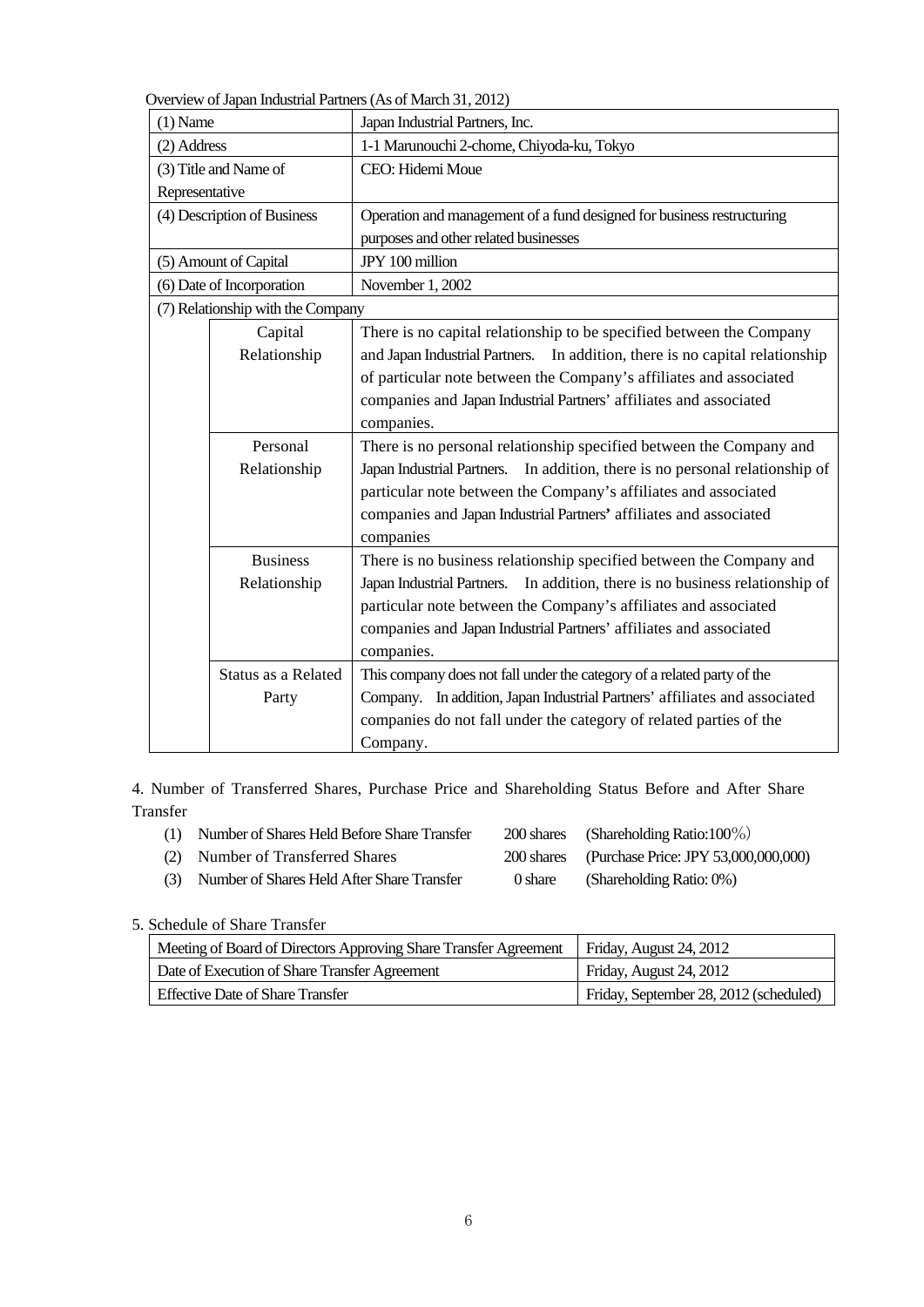### IV Future Outlook

Although it is probable that the Company will recognize an extraordinary income in the consolidated financial results of the second quarter period of the fiscal year ending March 2013, its financial impact is not clear at this point because further evaluation of the transferred assets, etc. will be necessary. The Company will promptly announce such information as soon as it is made clear.

(Reference) Projected Consolidated Financial Results for this Fiscal Year Ending in March, 2013 (as announced on August 9, 2012) and Actual Consolidated Financial Results for Fiscal Year Ended in March 2012

|                                  |           |                  |                 | (Unit: JPY million) |
|----------------------------------|-----------|------------------|-----------------|---------------------|
|                                  | Net sales | Operating income | Ordinary income | Net income          |
| Projected Consolidated           |           |                  |                 |                     |
| <b>Financial Results</b>         |           |                  |                 |                     |
| (Fiscal Year Ending)             | 920,000   | 50,000           | 21,000          | 7,000               |
| <b>March 2013</b> )              |           |                  |                 |                     |
| <b>Actual Consolidated</b>       |           |                  |                 |                     |
| <b>Financial Results (Fiscal</b> |           |                  |                 |                     |
| <b>Year Ended March</b>          | 848,548   | 35,518           | 17,865          | -48,985             |
| 2012)                            |           |                  |                 |                     |

END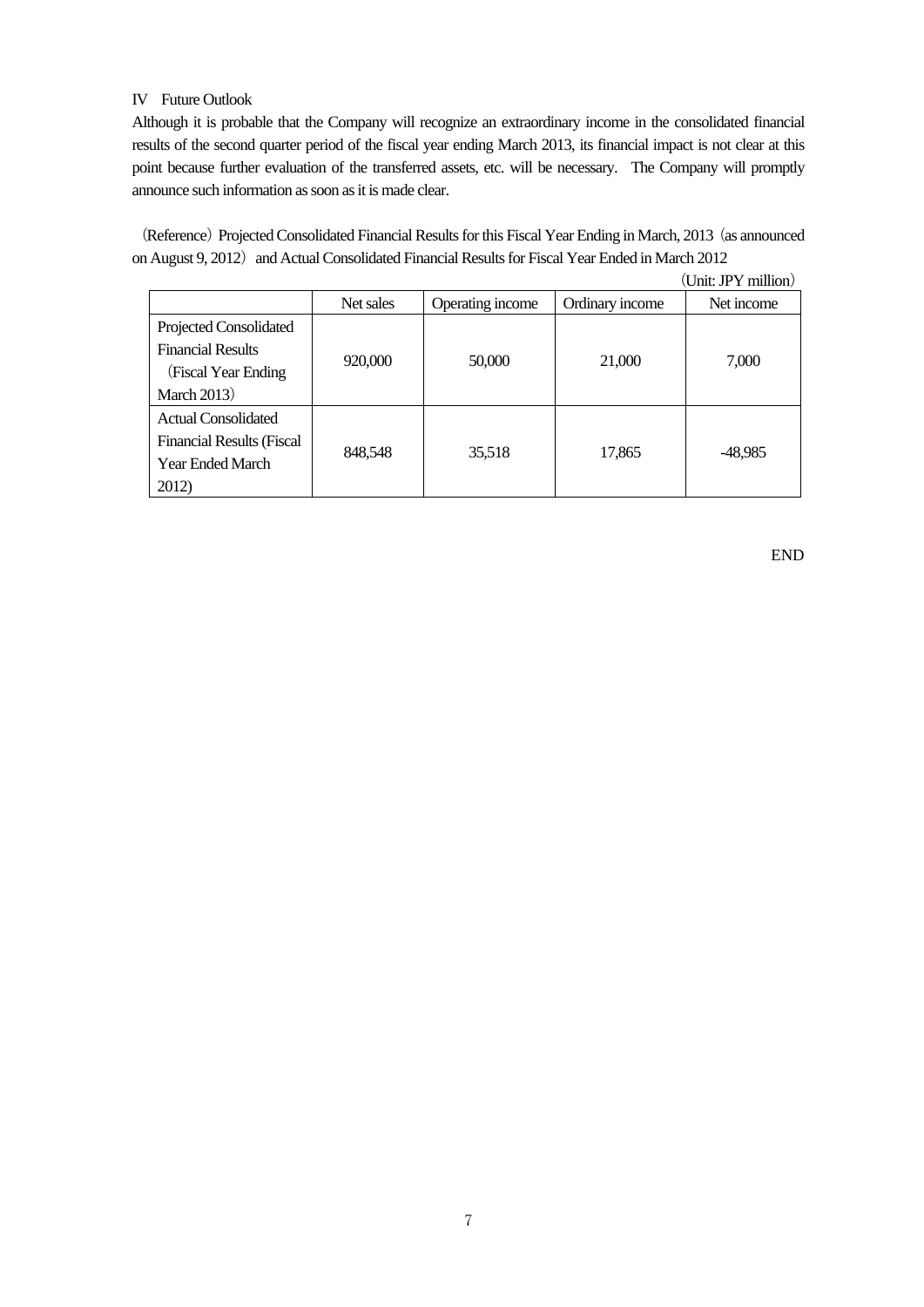# **Olympus to Transfer Information and Communication Business to Japan Industrial Partners**

Olympus Corporation today announced that it will transfer the information and communication business operated by its consolidated subsidiary ITX Corporation to Japan Industrial Partners, Inc., a leading investment fund in Japan, for the sum of 53 billion yen on September 28.

ITX's information and communication business, which centers on sales of mobile terminal devices such as mobile phones, has contributed steadily to Olympus Group earnings, including net sales of JPY 229.4 billion and operating income of JPY 5.3 billion for the fiscal year ended March 2012. Olympus has determined, however, that the business's continued growth require a rapid and aggressive allocation of resources, including manpower and funding, as well as an aggressive expansion of retail activities and related investment in human resources. Furthermore, Olympus has determined that the business itself is not aligned sufficiently close with the core business domains targeted under the Group's medium-term business plan. For these reasons, Olympus determined that the most suitable course of action would be to transfer this business to another company.

The funds from the business transfer are expected to be recorded as extraordinary income in the Group's consolidated earnings for the current second quarter ending September 31. Olympus will carry out due diligence to carefully examine the assets before completing the transfer. The impact on performance is unclear at the moment, but Olympus will announce any impact as soon as a final determination is made.

In the "Back to Basics" medium-term plan announced by Olympus on June 8, one of the key strategies is rebuilding the Group's business portfolio and optimally allocating Group resources. Efforts are now being made to strengthen Medical, Life Science & Industrial, and Imaging businesses, the core business domains of the Group. In the case of non-core business domains, Olympus has been considering optimized measures to increase the value of these businesses, or selling or withdrawing from those businesses judged to be difficult to continue operating due to weak business prospects and/or weak correlation with the Group's core business domains.

Olympus has determined that the transfer could provide the information and communication business with opportunities for further growth, as well as help to maximize value for Olympus shareholders, by aligning the business with the substantial know-how and capital of Japan Industrial Partners, a company with abundant experience and success in helping subsidiary companies go independent and parent companies divest themselves of businesses.